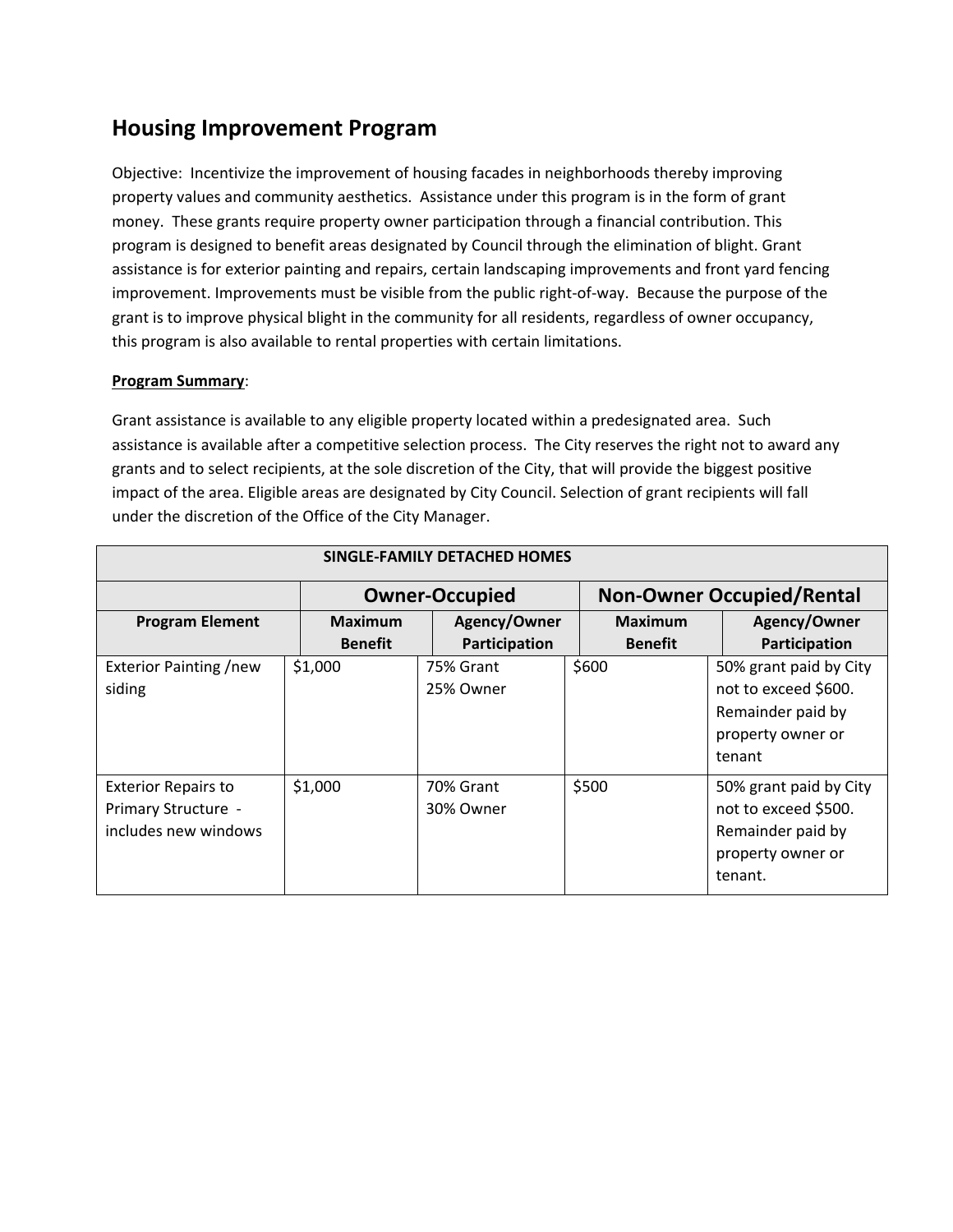| <b>MULTI-FAMILY &amp;APARTMENT BUILDINGS</b>           |                                                        |                                                                                                                         |  |  |
|--------------------------------------------------------|--------------------------------------------------------|-------------------------------------------------------------------------------------------------------------------------|--|--|
| <b>Program Element</b>                                 | <b>Maximum Benefit</b>                                 | <b>Agency/Owner Participation</b>                                                                                       |  |  |
| <b>Exterior Painting</b>                               | The lesser of \$250 per residential unit<br>or \$2,500 | 50% of the cost paid by the Clty, up to the<br>maximum benefit, with remainder paid<br>by the property owner or tenant. |  |  |
| <b>Exterior Repairs to</b><br><b>Primary Structure</b> | The lesser of \$250 per residential unit<br>or \$2,500 | 50% of the cost paid by the City, up to the<br>maximum benefit, with remainder paid<br>by the property owner or tenant. |  |  |

- The Program is to:
	- o Encourage property owners to make visible improvements to their homes; and
	- o Enhance the character and appearance of the community
- Grant recipients will be reimbursed per the chart.
- The Office of the City Manager shall establish deadlines to submit applications for the Housing Improvement Grant. The grants will be awarded on a competitive basis.
- Applicants will have 120 days from the award of the grant to complete the work and request reimbursement.
- Eligible applicants include property owners and tenants with property owner consent.

# **All Programs**

The application will be made available on the City's website (www.Klamathfalls.city).

- Applications shall include the following items:
	- o Pictures showing the property's current condition. Pictures must include the area that is to be improved. No grants will be awarded without photographs.
	- o A detailed description of the work to be completed and estimated project costs.
	- $\circ$  A completed application signed by a responsible party committing to the work being completed within 120 days. For improvement to nonowner‐occupied home when the tenant is the applicant, a completed Owner Consent Form is required.
	- o Each property is eligible for only one grant from the City within a 3‐year period. Programs may not be "stacked" to obtain additional grant funds in the same grant period.
	- o In kind expenses are not eligible for match, i.e. the city will count actual expenses for material or contractors, but not volunteered labor.

## **Exterior Paint Program**

All color choices must be of a neutral tone and approved by the City. Eligible expenses associated with exterior paint include power washing, sanding and other such actions customarily associated with painting. For reimbursement, the work must be complete i.e. the body and trim are finished. No partial payments will be made.

# **Exterior Repairs to Primary Structure**